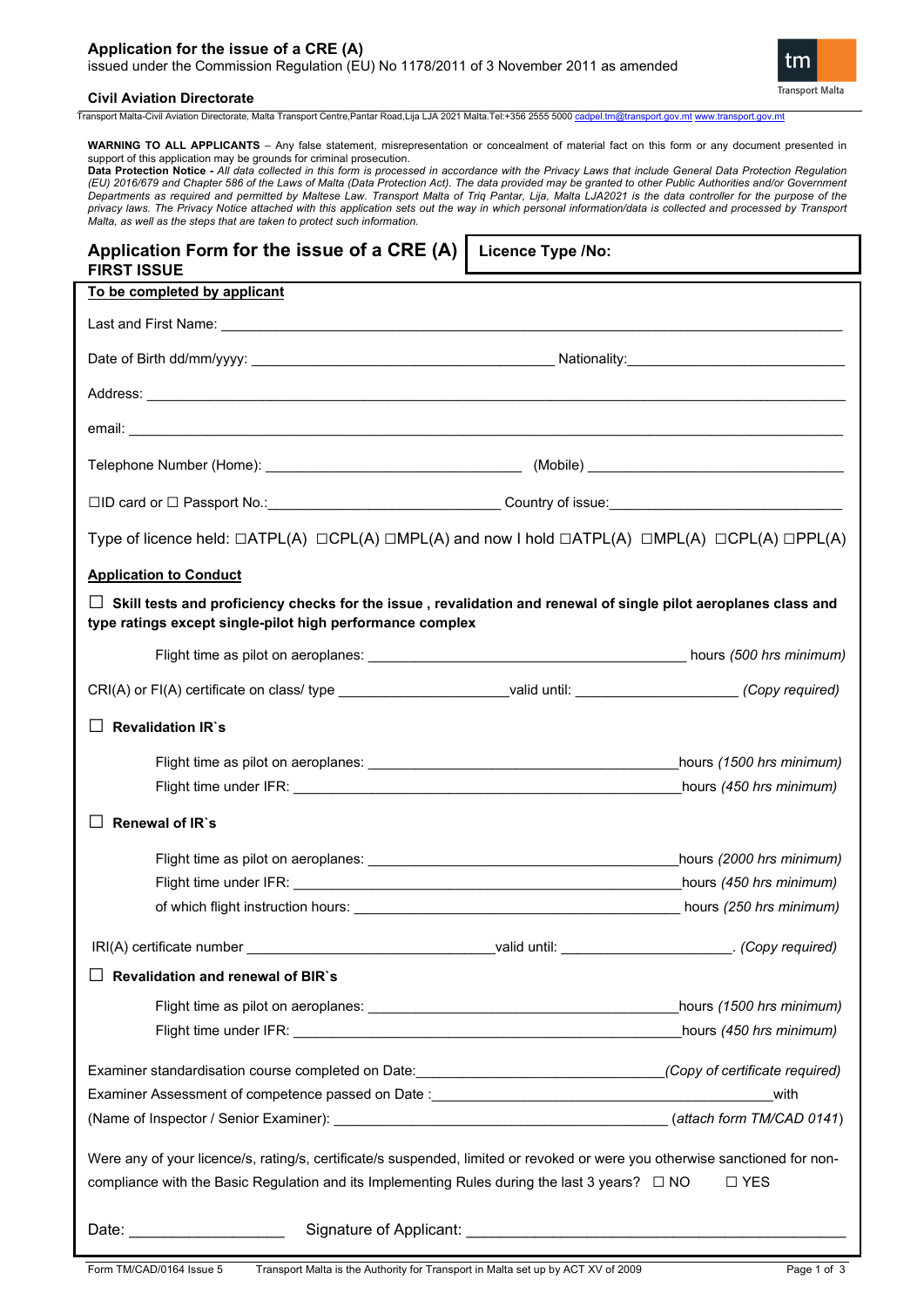issued under the Commission Regulation (EU) No 1178/2011 of 3 November 2011 as amended

# **Civil Aviation Directorate**

Transport Malta-Civil Aviation Directorate, Malta Transport Centre,Pantar Road,Lija LJA 2021 Malta.Tel:+356 2555 5000 [cadpel.tm@transport.gov.mt](mailto:cadpel.tm@transport.gov.mt) [www.transport.gov.mt](http://www.transport.gov.mt/)

**Transport Malta** 

⑦

ඹ

**(9)** 

| <b>Submission Instructions</b><br><b>Documents required:</b> |                                                                                                  | <b>Office</b><br><b>Use Only</b> |  |
|--------------------------------------------------------------|--------------------------------------------------------------------------------------------------|----------------------------------|--|
|                                                              | 1. A copy of the Certificate for the Examiners Standardisation Course.                           | $\textcircled{1}$                |  |
| 2.                                                           | Log Book showing flight instruction as a CRI, and if applicable as IRI (A) certified by the ATO. | $^{\circledR}$                   |  |
| 3.                                                           | Copy of Licence held.                                                                            | $\circledS$                      |  |
| 4.                                                           | Copy of the CRI Certificate.                                                                     | $^\circledR$                     |  |
| 5.                                                           | Copy of the IRI (A) Certificate if applicable.                                                   | $\circledS$                      |  |
| 6.                                                           | Last proficiency check on type if not already submitted.                                         | 6                                |  |

- 7. Copy of Medical certificate
- 8. Assessment of Competence Form (TM/CAD/0141)
- 9. Copy of your Criminal Record (not older than 3 months)

# **It is important to send all the documents to avoid a delay in the issue of the rating.**

# **Transport Malta – Civil Aviation Directorate Bank Details:**

Bank Name: Bank of Valletta Bank Branch: Naxxar Bank Address: 38, Triq tal-Labour, Naxxar NXR 9020 Bank's BIC Code: VALLMTMT Sort Code: 22013 Account Holder: Transport Malta – Civil Aviation Directorate Account No: 12000580013 IBAN No: MT13VALL 22013 0000 000 12000 5800 13

**Fee**: The applicable fee in the Malta Air Navigation Order / Scheme of Charges on the Transport Malta

website has to be submitted with the application.

Queries: If you need additional information send an email to [cadpel.tm@transport.gov.mt](mailto:cadpel.tm@transport.gov.mt) to the attention of

**Personnel Licensing Section, Transport Malta Civil Aviation Directorate** - giving your contact telephone number.

Send completed form to:

**Transport Malta-CAD, Personnel Licensing Section, Pantar Road Lija, LJA 2021, Malta**